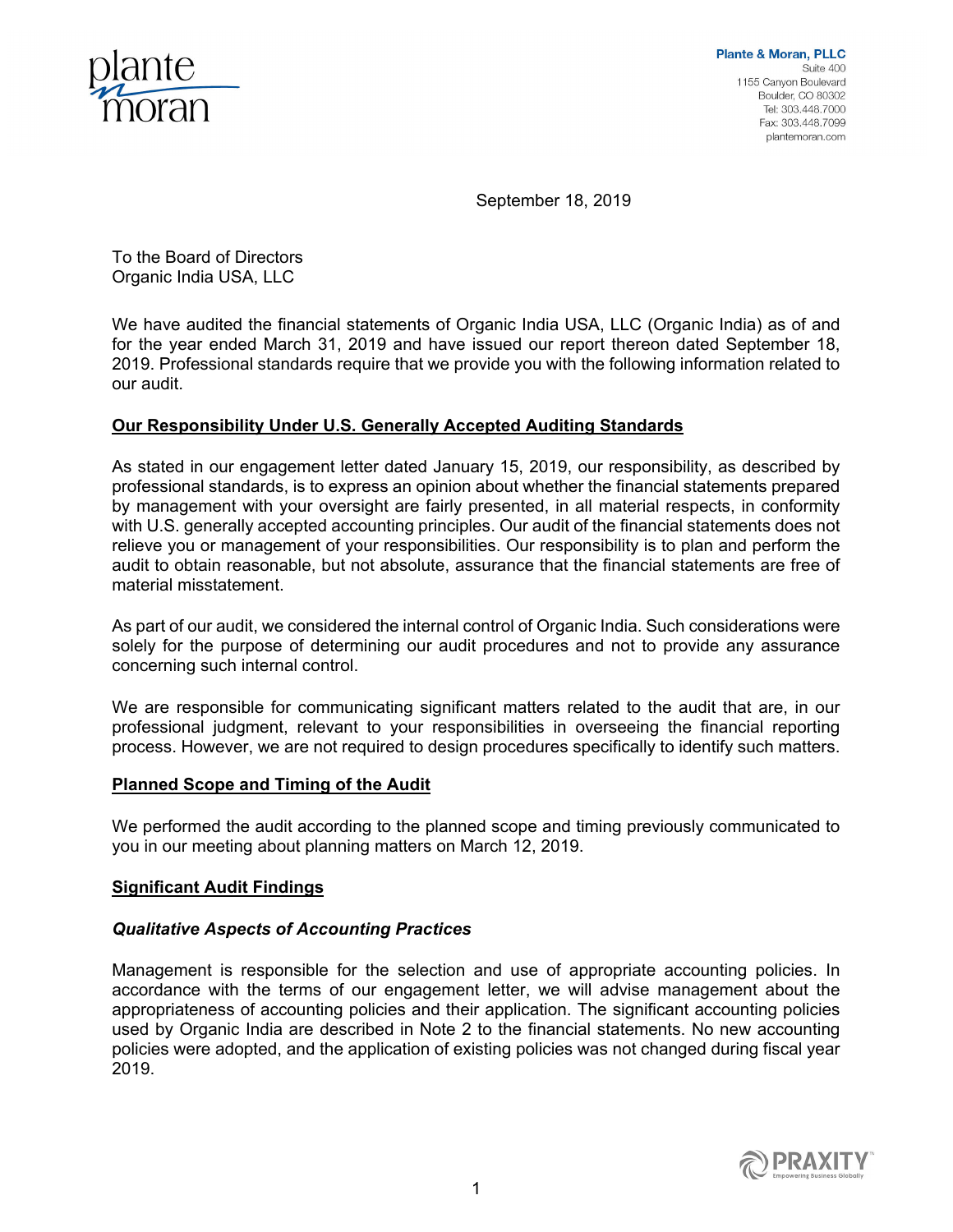As described in Note 2, Organic India elected to apply the private company accounting alternative for goodwill, as developed by the Private Company Council. Under the accounting alternative, goodwill is amortized on a straight-line basis over a 10-year period. Additionally, customer-related intangibles and amounts ascribed to noncompete agreements have been subsumed into goodwill, and goodwill is assessed for potential impairment if events occur or circumstances change that indicate the fair value of Organic India may be less than its carrying value.

We noted no transactions entered into by Organic India during the year for which there is a lack of authoritative guidance or consensus.

We noted no significant transactions that have been recognized in the financial statements in a different period than when the transaction occurred.

Accounting estimates are an integral part of the financial statements prepared by management and are based on management's knowledge and experience about past and current events and assumptions about future events. Certain accounting estimates are particularly sensitive because of their significance to the financial statements and because of the possibility that future events affecting them may differ significantly from those expected.

The most sensitive estimates affecting the financial statements were allocation of purchase price on business combination, intangible asset valuations, reserve for slow-moving inventory, allowance for chargebacks, valuation of inventory and accounts receivable, and assessment of going concern.

The disclosures in the financial statements are neutral, consistent, and clear. Certain financial statement disclosures are particularly sensitive because of their significance to financial statement users. The most sensitive disclosures affecting the financial statements were *Dependence on Parent* paragraph in Note 2, Note 3 - Business Combinations, Note 7 - Related Party Transactions, and the disclosures on income taxes in Note 8.

# *Difficulties Encountered in Performing the Audit*

We encountered no significant difficulties in dealing with management in performing and completing our audit.

## *Disagreements with Management*

For the purpose of this letter, professional standards define a disagreement with management as a financial accounting, reporting, or auditing matter, whether or not resolved to our satisfaction, that could be significant to the financial statements or the auditor's report. We are pleased to report that no such disagreements arose during the course of our audit.

## *Corrected and Uncorrected Misstatements*

Professional standards require us to accumulate all known and likely misstatements identified during the audit, other than those that are trivial, and communicate them to the appropriate level of management.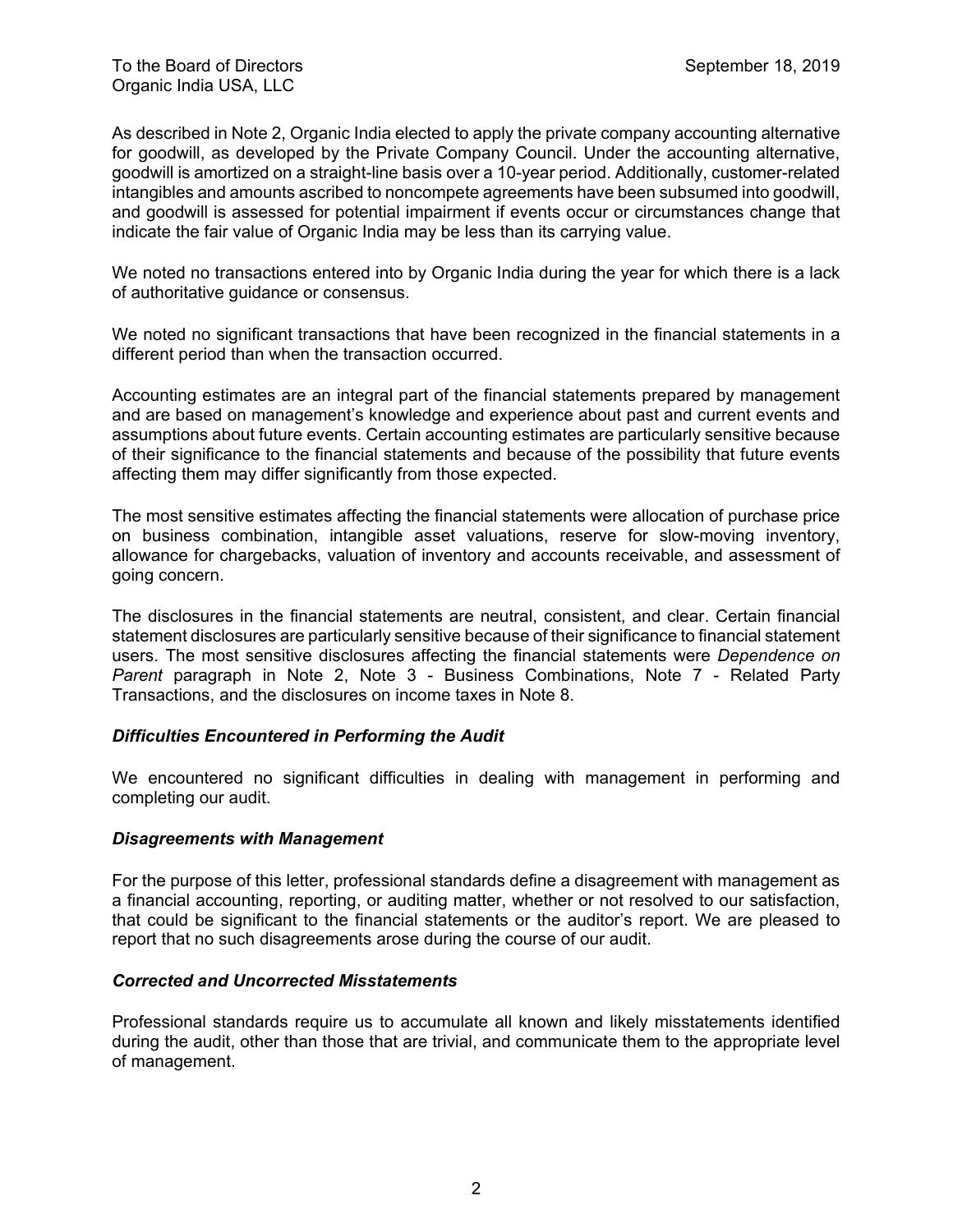To the Board of Directors **September 18, 2019** September 18, 2019 Organic India USA, LLC

The following material misstatements detected as a result of audit procedures were corrected by management:

| DR goodwill                 | \$450,000 |           |
|-----------------------------|-----------|-----------|
| DR amortization expense     | \$41,000  |           |
| DR income taxes payable     | \$40,000  |           |
| DR deferred tax liability   | \$41,000  |           |
| CR accumulated amortization |           | \$41,000  |
| CR deferred tax liability   |           | \$450,000 |
| CR income tax expense       |           | \$81,000  |

Approximate adjusting journal entry booked to update tax account balances based on CLEAN's tax provision.

The attached schedule summarizes uncorrected misstatements of the financial statements. Management has determined that their effects are immaterial, both individually and in the aggregate, to the financial statements taken as a whole.

# *Significant Findings or Issues*

We generally discuss a variety of matters, including the application of accounting principles and auditing standards, business conditions affecting Organic India, and business plans and strategies that may affect the risks of material misstatement, with management each year prior to our retention as Organic India 's auditors. However, these discussions occurred in the normal course of our professional relationship, and our responses were not a condition of our retention.

## *Management Representations*

We have requested certain representations from management that are included in the management representation letter dated September 18, 2019.

## *Management Consultations with Other Independent Accountants*

In some cases, management may decide to consult with other accountants about auditing and accounting matters, similar to obtaining a "second opinion" on certain situations. If a consultation involves application of an accounting principle to Organic India's financial statements or a determination of the type of auditor's opinion that may be expressed on those statements, our professional standards require the consulting accountant to check with us to determine that the consultant has all the relevant facts. To our knowledge, there were no such consultations with other accountants.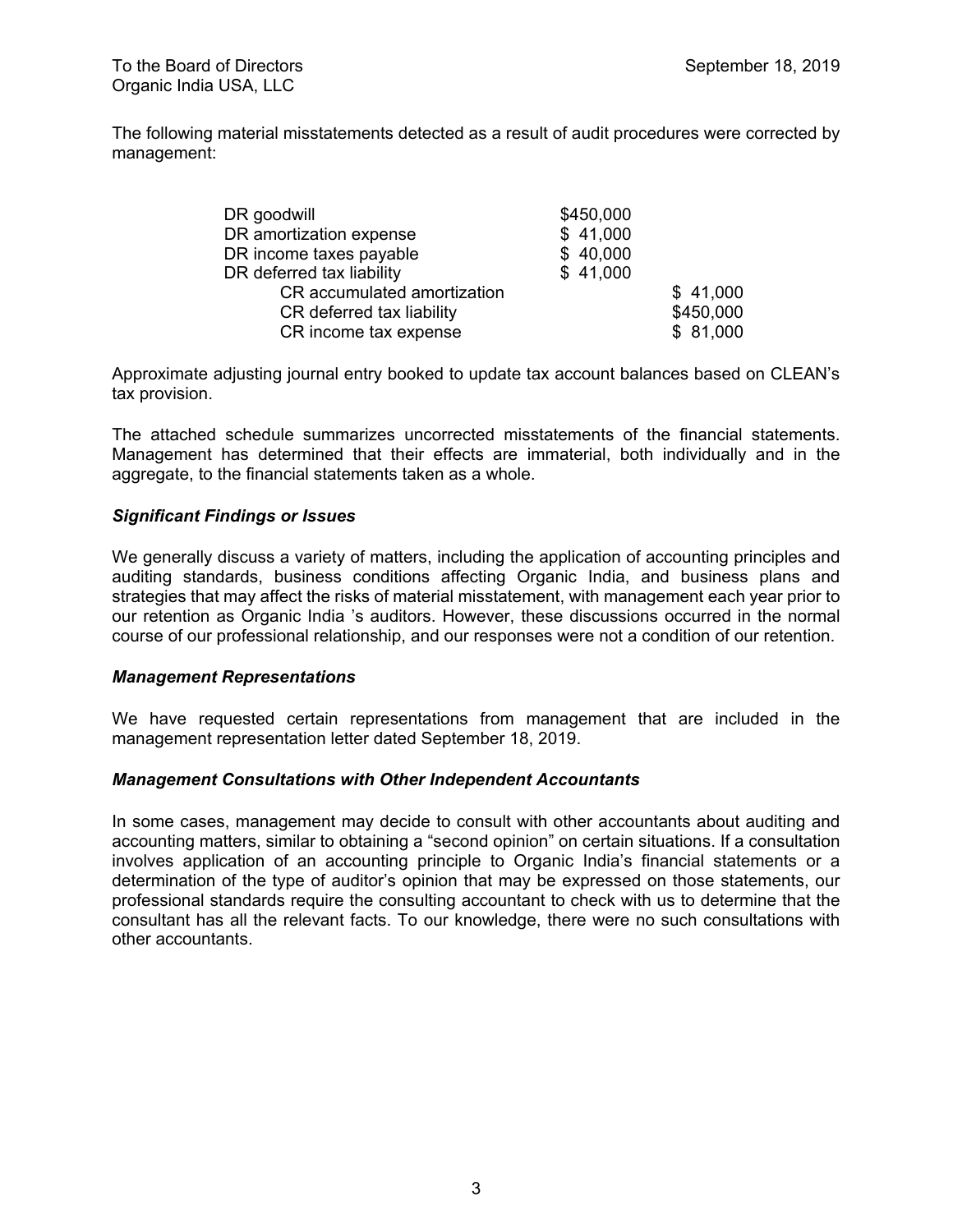To the Board of Directors **September 18, 2019** September 18, 2019 Organic India USA, LLC

This information is intended solely for the use of the board of directors and management of Organic India and is not intended to be and should not be used by anyone other than these specified parties.

Very truly yours,

**Plante & Moran, PLLC**

Jim Cowgill